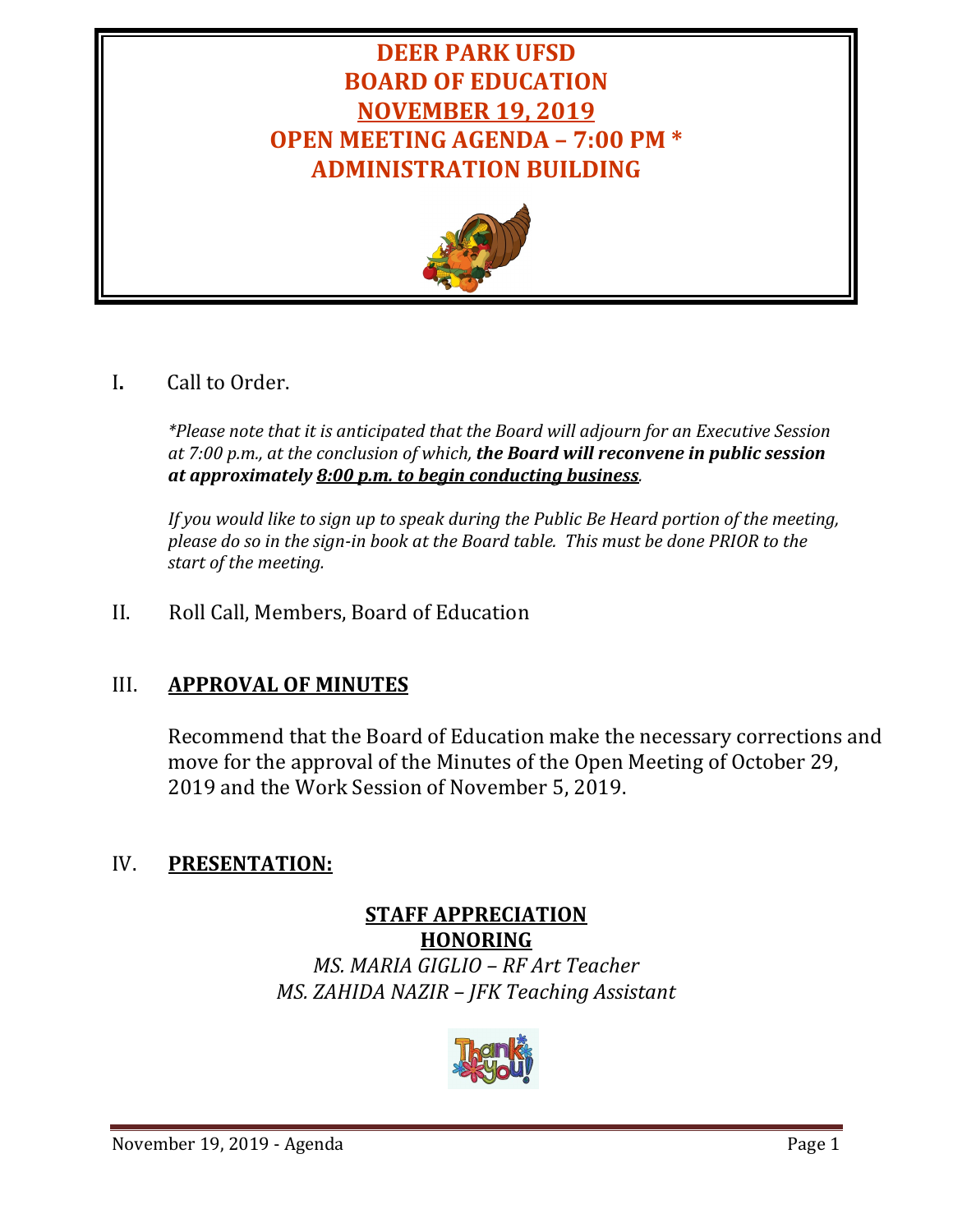# V. **NEW BUSINESS:**

#### **1. PLANNING CALENDAR FOR THE MAY 19, 2020 ANNUAL BUDGET VOTE AND ELECTION**

*Recommend that the Board of Education approve the following Resolution:*

**RESOLVED**, that the Board of Education approve the budget planning calendar for the May 19, 2020 Annual Election.

#### **2. DESTRUCTION OF BALLOTS FROM MAY 21, 2019 ANNUAL BUDGET VOTE AND ELECTION**

*Recommend, that the Board of Education approve the following Resolution:*

**RESOLVED,** that pursuant to Education Law Section 2034(6)(b), the Board of Education hereby authorizes the District Clerk to unseal and open the ballot boxes and to destroy all the ballots contained therein, together with the unused ballots from the May 21, 2019 Annual District Budget Vote.

## **3. MEMORANDUM OF UNDERSTANDING BETWEEN DPUFSD AND THE SUFFOLK COUNTY POLICE DEPARTMENT (SRO)**

*Recommend, that the Board of Education approve the following Resolution:*

**RESOLVED,** that the Board of Education approves the Memorandum of Understanding between the Deer Park Union Free School District and the Suffolk County Police Department pursuant to amended Education Law 2801-a for the placement of School Resources Officers (SRO).

# **4. DONATION FROM SEPFC TO LIFE SKILLS PROGRAM**

*Recommend, that the Board of Education approve the following Resolution:*

**RESOLVED**, that the Board of Education accept \$250.00 in gift cards as a donation from the SEPFC to be used to as part of a reward program for the students in the life skills program.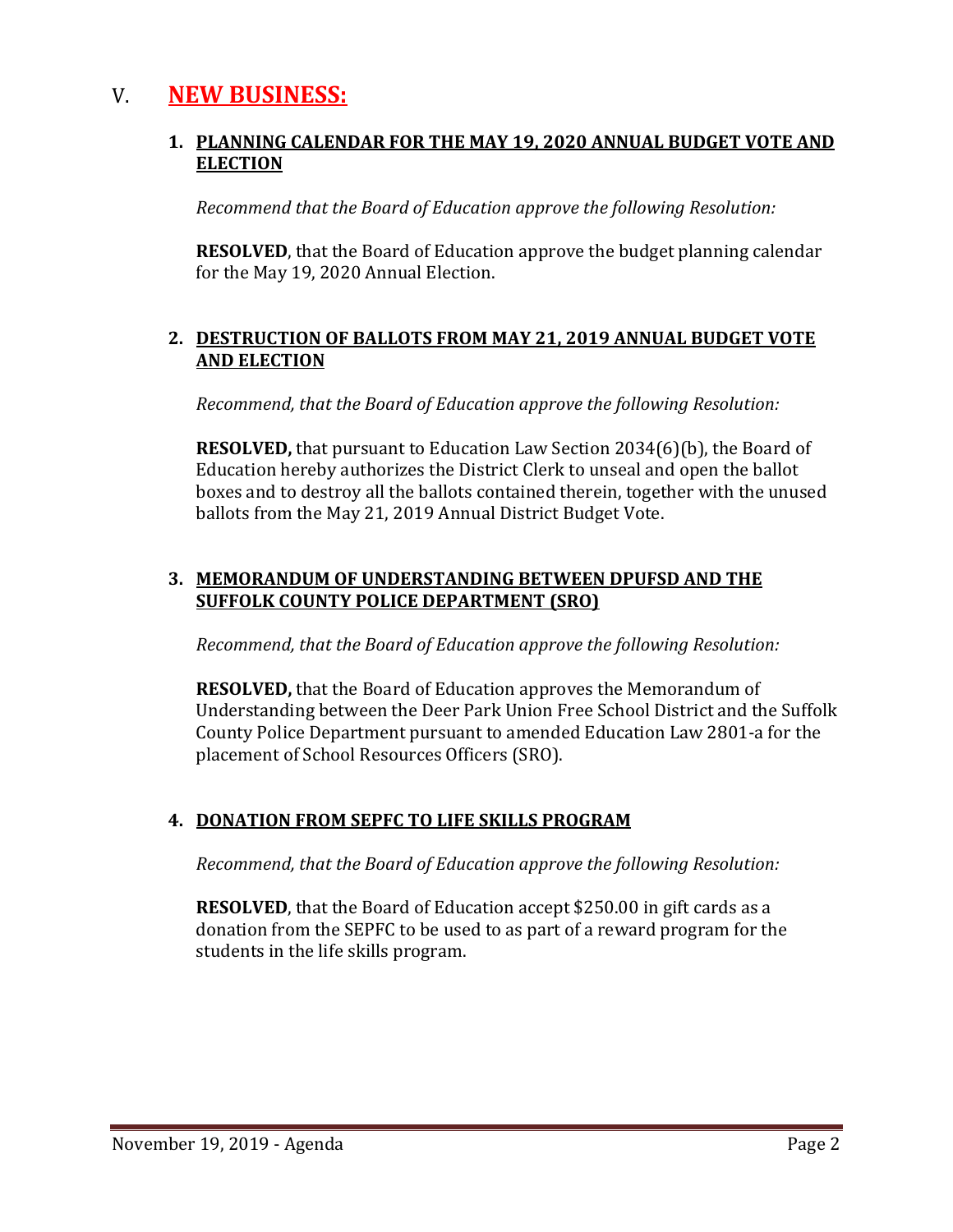# VI. **APPROVAL OF SCHEDULES**

*Recommend, that the Board of Education approve the following schedules collectively:*

# **NON-INSTRUCTIONAL**

### **SCHEDULE -- CS --CHANGE OF SALARY/ STATUS (Non-Instructional)**

#### **Dianne Schuster**

John Quincy Adams School<br>Position: 6 hr Non-In Position: 6 hr Non-Instructional Aide<br>Salary/Step: No Change Hrly No Change Hrly<br> $(3):$  11/4/2019 Effective Date $(s)$ : 3 hr Aide to 6 hr Aide

### **SCHEDULE -- NN --APPOINTMENTS (Non-Instructional)**

#### **Annemarie Dawson**

John Quincy Adams School<br>Position: Office Assis Office Assistant<br>\$42,473.00 Salary/Step: \$42,473.00 Step 1 Effective Date(s): 11/12/2019 Salary prorated at \$26,954.02

# **David Kerringer**

May Moore School<br>Position: Sec Security Guard<br>\$19.42/hr Salary/Step: \$19.42/hr<br>Effective Date(s): 11/4/2019 Effective Date $(s)$ :

# **Danielle Lutz**

Out of District<br>Position: Extra Care Stipend<br>\$11/day Salary/Step: \$11/day<br>Effective Date(s): 11/4/2019 Effective Date $(s)$ :

# **Danielle Lutz**

Out of District<br>Position: 6 hr Non-Instructional Aide<br>\$17.68/hr Salary/Step: Effective Date(s):  $11/4/2019$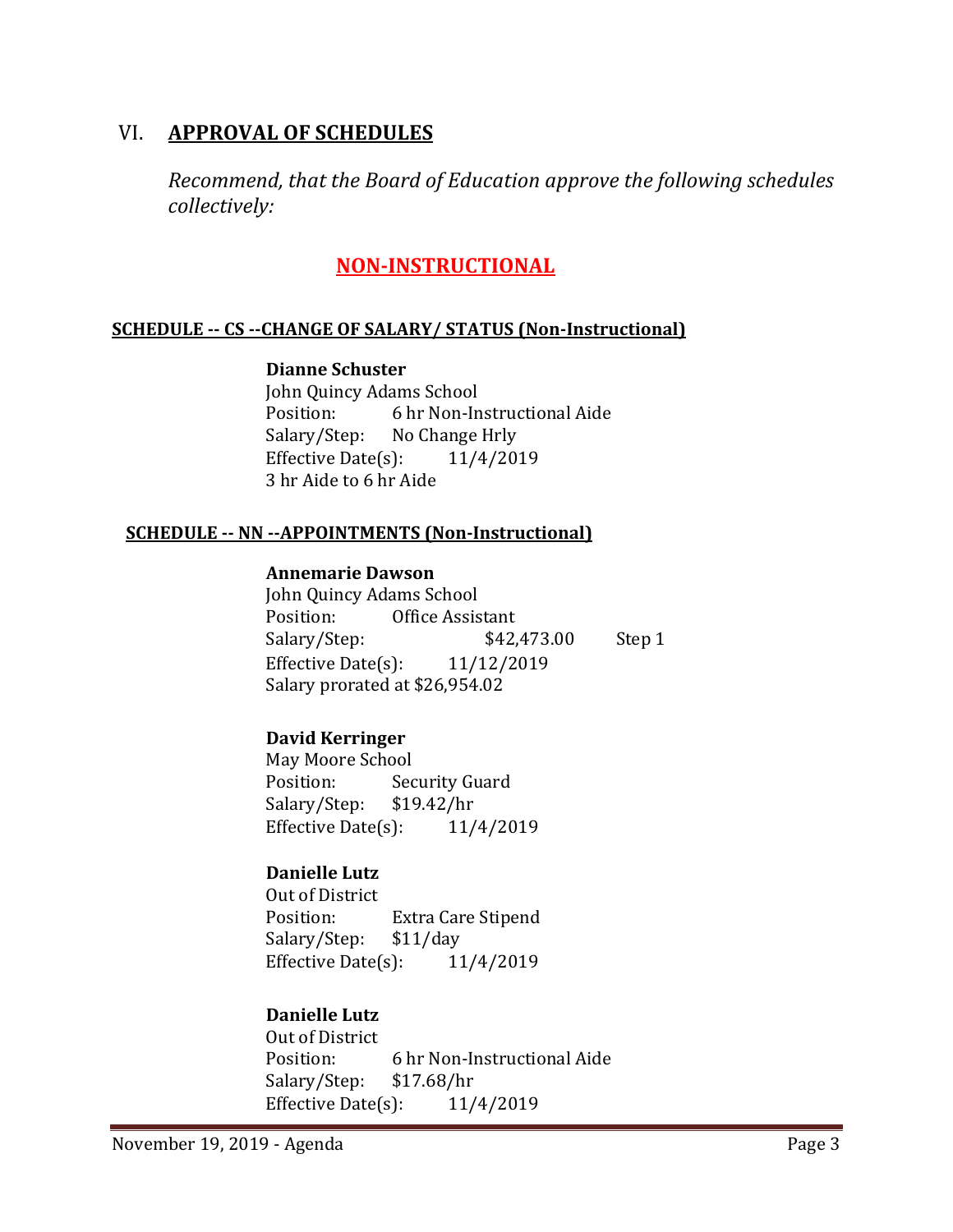#### **SCHEDULE -- NNPS --PER DIEM SUBSTITUTES (Non-Instructional)**

#### **Christine Cummings**

District Wide<br>Position: Substitute Aide<br>\$13/hr Salary/Step: \$13/hr<br>Effective Date(s): 11/6/2019 Effective Date $(s)$ :

# **Michael Truocchio**

District Wide Substitute Aide<br>\$13/hr Salary/Step: Effective Date(s): 11/6/2019

## **SCHEDULE -- OO --RESIGNATIONS / RETIREMENTS / REMOVALS / TERMINATIONS (Non-Instructional)**

#### **Salvatore Caliendo**

Transportation<br>Position: Bus Aide Position: Salary/Step: Effective Date(s): 10/30/2019 Resignation. No outstanding obligation to the district.

#### **Annemarie Dawson**

Robert Frost Middle School<br>Position: 6 hr Non-Ins 6 hr Non-Instructional Aide Salary/Step: Effective Date(s): 11/8/2019 Resignation in order to accept Office Assistant position (JQA)

#### **Kenneth DeJohn**

Transportation Position: Bus Aide Salary/Step: Effective Date(s): 11/8/2019 Resignation. No outstanding obligation to the district.

#### **Tasheena Mason**

Transportation<br>Position: **Bus Driver** Salary/Step: Effective Date(s): 10/28/2019 Resignation. No outstanding obligation to the district.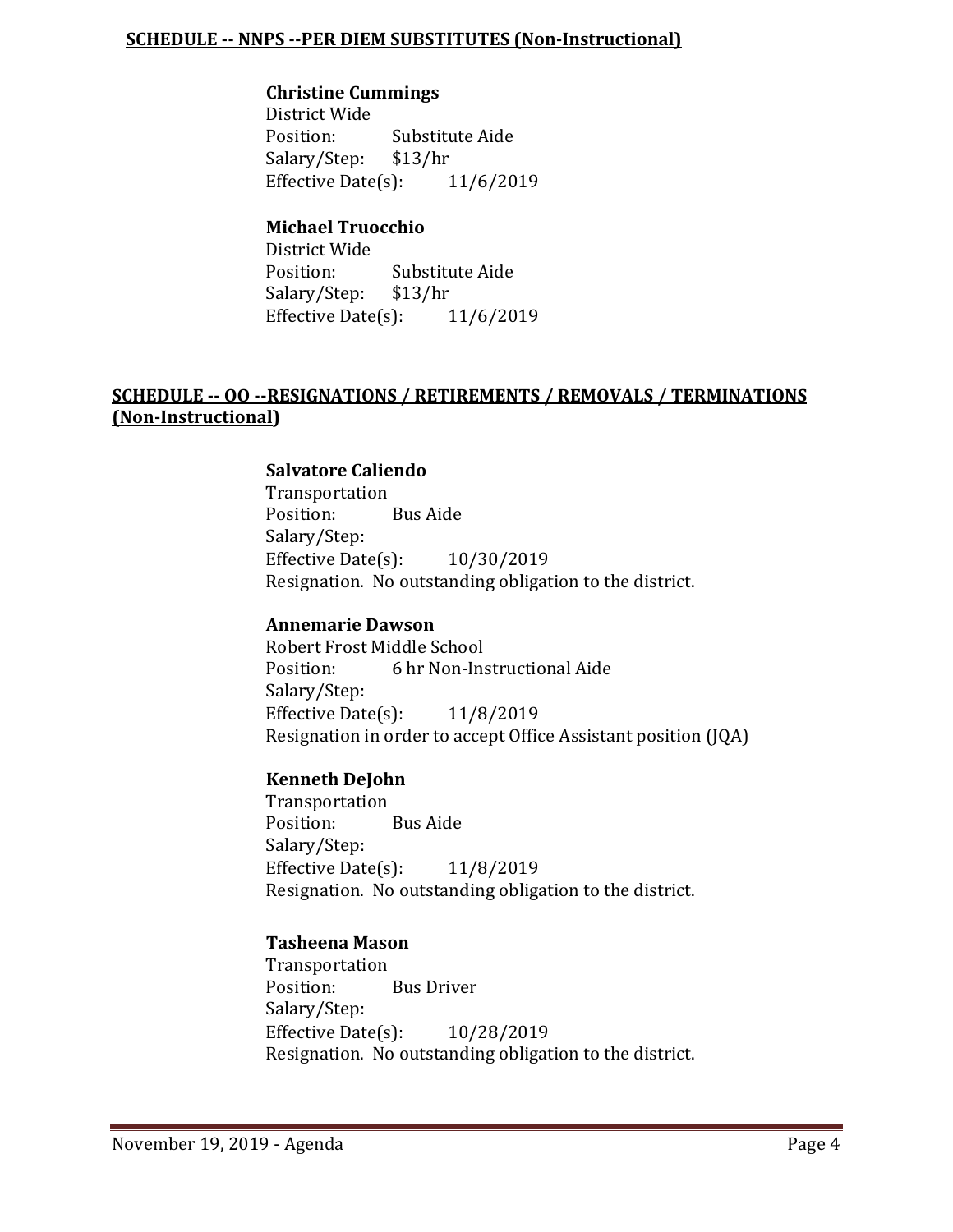#### **SCHEDULE -- QQ --LEAVES OF ABSENCE (Non-Instructional)**

#### **Concetta Bertelle**

District Office<br>Position: Account Clerk Salary/Step:<br>Effective Date(s): Effective Date(s): 10/25/2019 - 11/18/2019 Extension of Paid Medical LOA (FMLA)

#### **Gary Fricke**

Memorial<br>Position: Maintenance Mechanic Salary/Step:<br>Effective Date(s): Effective Date(s): 11/5/2019 - 11/17/2019 Extension of Paid Medical LOA (FMLA)

#### **Danielle Kerr**

John F Kennedy Intermediate School<br>Position: Cafeteria Aide Cafeteria Aide Salary/Step:<br>Effective Date(s): Effective Date(s): 11/6/2019 - 12/11/2019 Unpaid Medical LOA (WC)

#### **Stephen Merman**

John F Kennedy Intermediate School<br>Position: Night Custodian Night Custodian Salary/Step:<br>Effective Date(s): Effective Date(s): 10/23/2019 - 11/4/2019 Paid Medical LOA (FMLA)

# **Michael Sheehan**

Memorial<br>Position: Maintenance Mechanic Salary/Step:<br>Effective Date(s): Effective Date(s): 11/1/2019 - 11/15/2019 Extension of Paid (differential) Medical LOA (FMLA)

#### **Lawrence Tronolone**

Robert Frost Middle School<br>Position: Custodian -Custodian - Night Salary/Step:<br>Effective Date(s): Effective Date(s): 11/4/2019 - 11/22/2019 Paid Medical LOA (FMLA)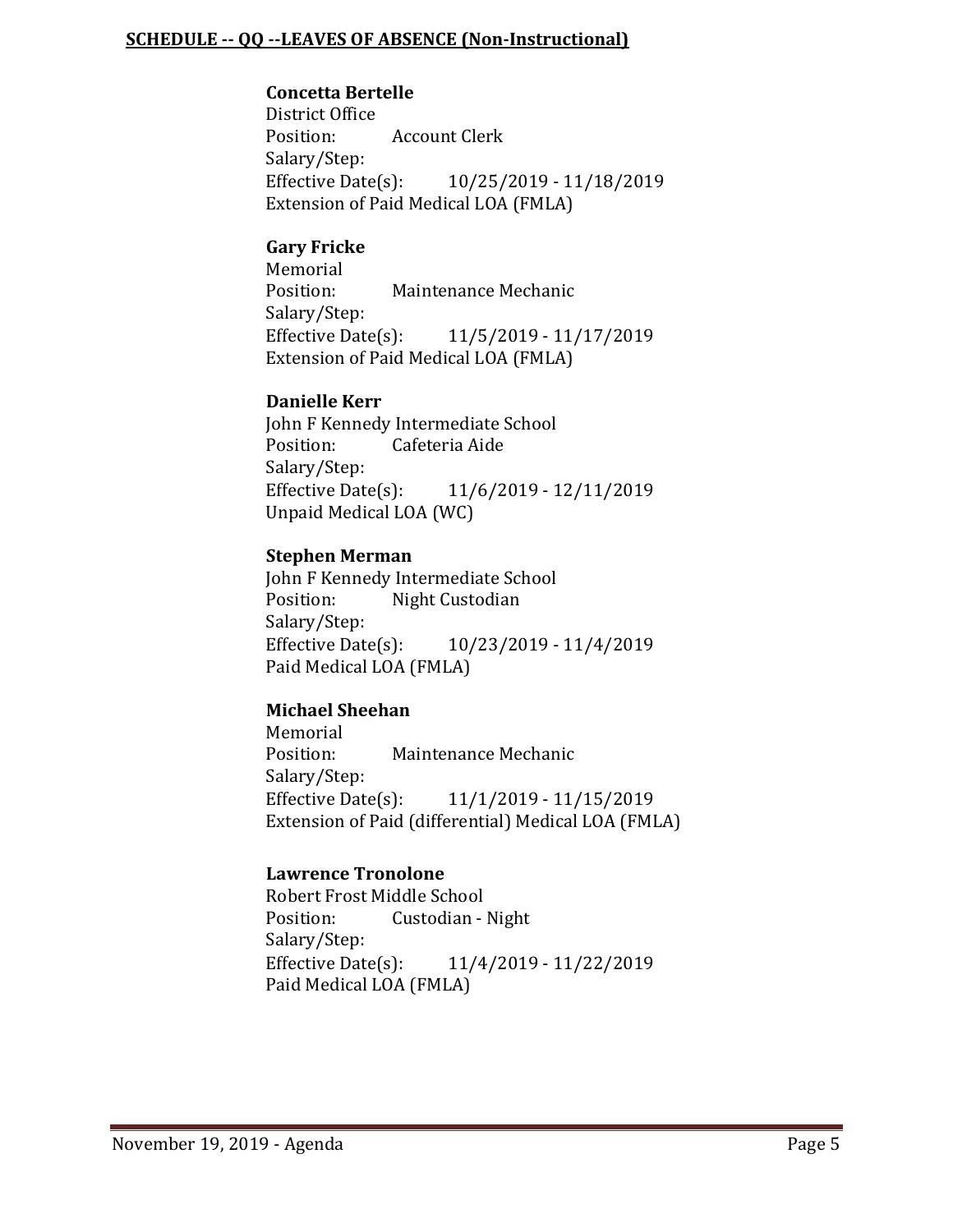# **INSTRUCTIONAL**

#### **SCHEDULE -- NS --PERMANENT SUBSTITUTES (Instructional)**

#### **Laurie Cacciola**

John F Kennedy Intermediate School<br>Position: Permanent Substitute Permanent Substitute Teacher<br>\$125/day Salary/Step: \$1<br>Effective Date(s): Effective Date(s): 11/13/2019 - 6/30/2020

### **SCHEDULE -- O --RESIGNATIONS / RETIREMENTS / REMOVALS / TERMINATIONS (Instructional)**

#### **Amanda Donnelly**

Deer Park High School<br>Position: Permai Permanent Substitute Teacher Salary/Step: Effective Date $(s)$ : 11/1/2019 Resignation. No outstanding obligation to the district.

#### **Laurie Johnson**

District Wide **Substitute Teaching Assistant** Salary/Step: Effective Date(s): 11/12/2019 Resignation. No outstanding obligation to the district.

#### **SCHEDULE -- Q --LEAVES OF ABSENCE (Instructional)**

## **Jennifer Cambria**

May Moore School **Elementary Teacher** Salary/Step:<br>Effective Date(s): Effective Date(s): 11/4/2019 - 11/11/2019 Paid Medical LOA (FMLA)

#### **Bianca Cannizzaro**

Deer Park High School<br>Position: Guidan Guidance Counselor Salary/Step:<br>Effective Date(s):  $2/15/2020 - 4/3/2020$ Paid Maternity LOA (FMLA)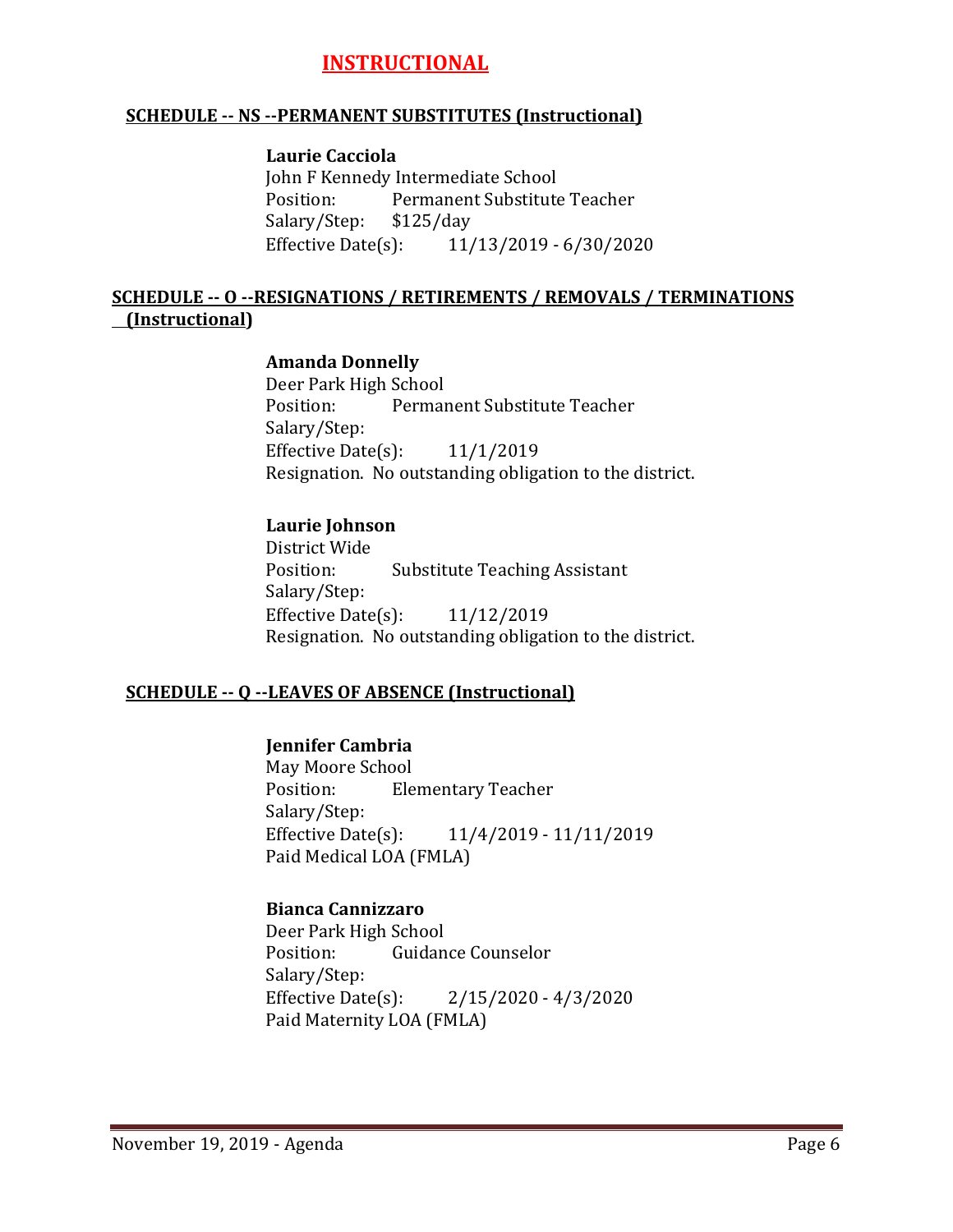#### **Theresa Ceruti**

John Quincy Adams School<br>Position: Psychologis Psychologist Salary/Step:<br>Effective Date(s): Effective Date(s): 9/20/2019 - 10/31/2019 CHANGE of DATES for Paid Medical LOA (FMLA)

### **Marie Finley**

John F Kennedy Intermediate School<br>Position: Elementary Teacher **Elementary Teacher** Salary/Step:<br>Effective Date(s): Effective Date(s): 11/4/2019 - 11/22/2019 Paid Medical LOA (FMLA)

#### **Brittany Grosse**

John F Kennedy Intermediate School<br>Position: Permanent Substitute Permanent Substitute Teacher Salary/Step:<br>Effective Date(s): Effective Date(s): 10/29/2019 - 2/7/2020 CHANGE of Dates for Unpaid Maternity LOA (FMLA)

### **Virginia Lepore**

John F Kennedy Intermediate School<br>Position: Teaching Assistant **Teaching Assistant** Salary/Step:<br>Effective Date(s): Effective Date(s): 10/29/2019 - 11/26/2019 Extension of Unpaid Medical LOA (WC)

# **Lisa McQuilkin**

Robert Frost Middle School<br>Position: Guidance Co **Guidance Counselor** Salary/Step:<br>Effective Date(s): Effective Date(s): 11/1/2019 - 11/15/2019 Paid Medical LOA

# **Andrea Nelson-Williams**

Deer Park High School<br>Position: Social V Social Worker Salary/Step:<br>Effective Date(s): Effective Date(s): 10/18/2019 - 11/4/2019 Paid Medical LOA (FMLA)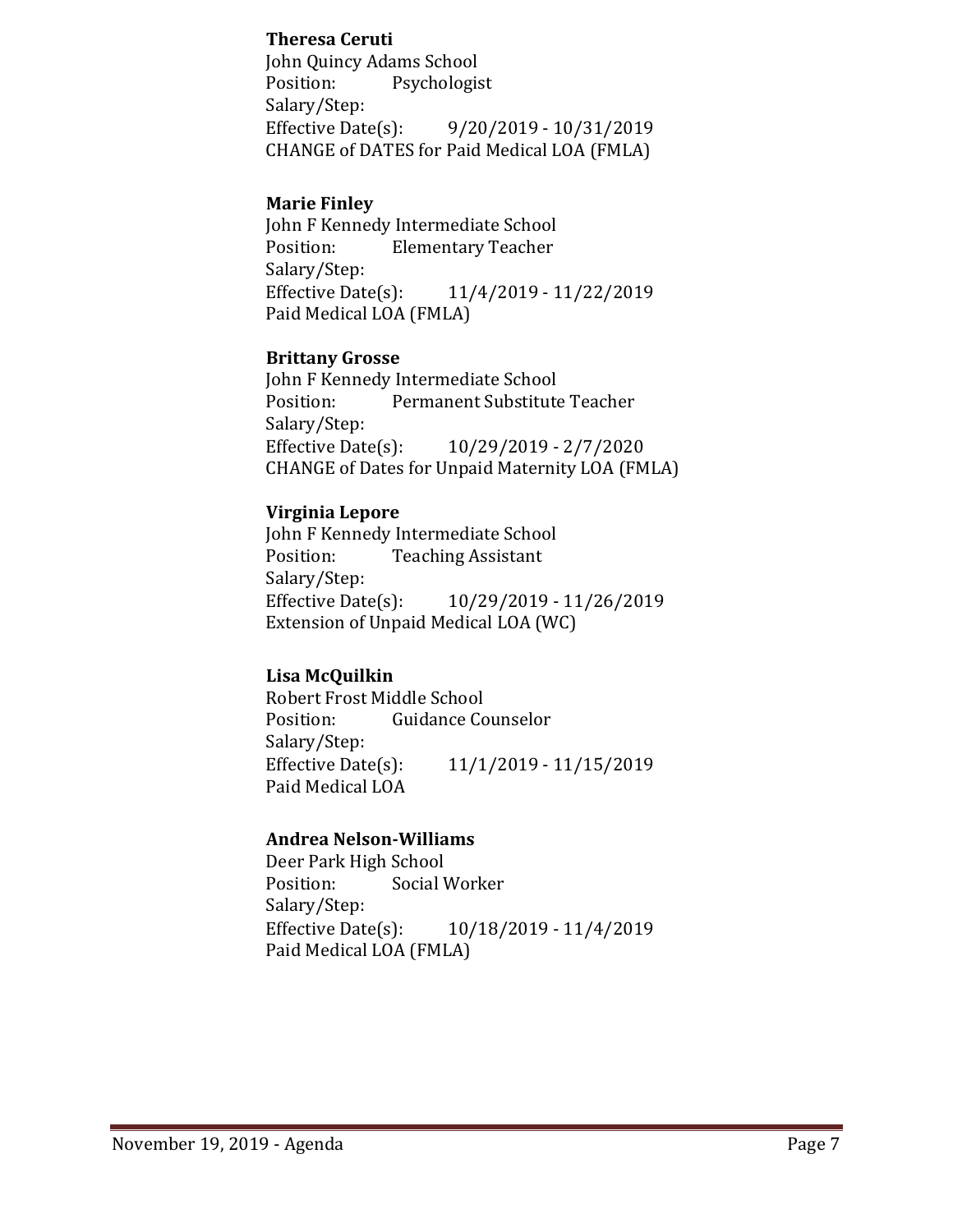# **Padmoutie Singh**

John Quincy Adams School<br>Position: Teaching A **Teaching Assistant** Salary/Step:<br>Effective Date(s): Effective Date(s): 10/28/2019 - 12/20/2019 Paid Medical LOA (FMLA)

## **SCHEDULE -- TR --TRANSFERS (Instructional)**

#### **Laurie Monahan**

May Moore School<br>Position: Tea Teaching Assistant<br>No Change Salary/Step: Effective Date(s): 11/18/2019 Transfer from Ss. Cyril's to MM due to student needs in the district and we no longer have student IEP needs for a 1:1 T.A. at Ss. Cyril's

#### **Patricia Myers**

Deer Park High School<br>Position: Teachi Teaching Assistant<br>No Change Salary/Step: No Change<br>Effective Date(s): 11/4/2019 Effective Date $(s)$ : Transfer from MM to the HS due to building management needs

### **Kathleen Ohanian**

May Moore School<br>Position: Tea Teaching Assistant<br>No Change Salary/Step: No Change<br>Effective Date(s): 11/4/2019 Effective Date $(s)$ : Transfer from the HS to MM due to building management needs

#### **SCHEDULE -- TTPA --TEMPORARY ASSIGNMENT (Instructional)**

#### **Laura Abbey**

Deer Park High School<br>Position: Varsity Position: Varsity Head Cheerleading Coach<br>Salary/Step: \$4,765.59 9 Unit Salary/Step: \$4,765.59 9 Units/Step 1<br>Effective Date(s): 11/12/2019 - 2/10/2020 Effective Date(s): 11/12/2019 - 2/10/2020

# **Marcella Biordi**

District Wide ENL Parent Fair<br>\$73.10/hr Salary/Step: \$73.10/hr<br>Effective Date(s): 10/24/2019 Effective Date $(s)$ : 2 Hours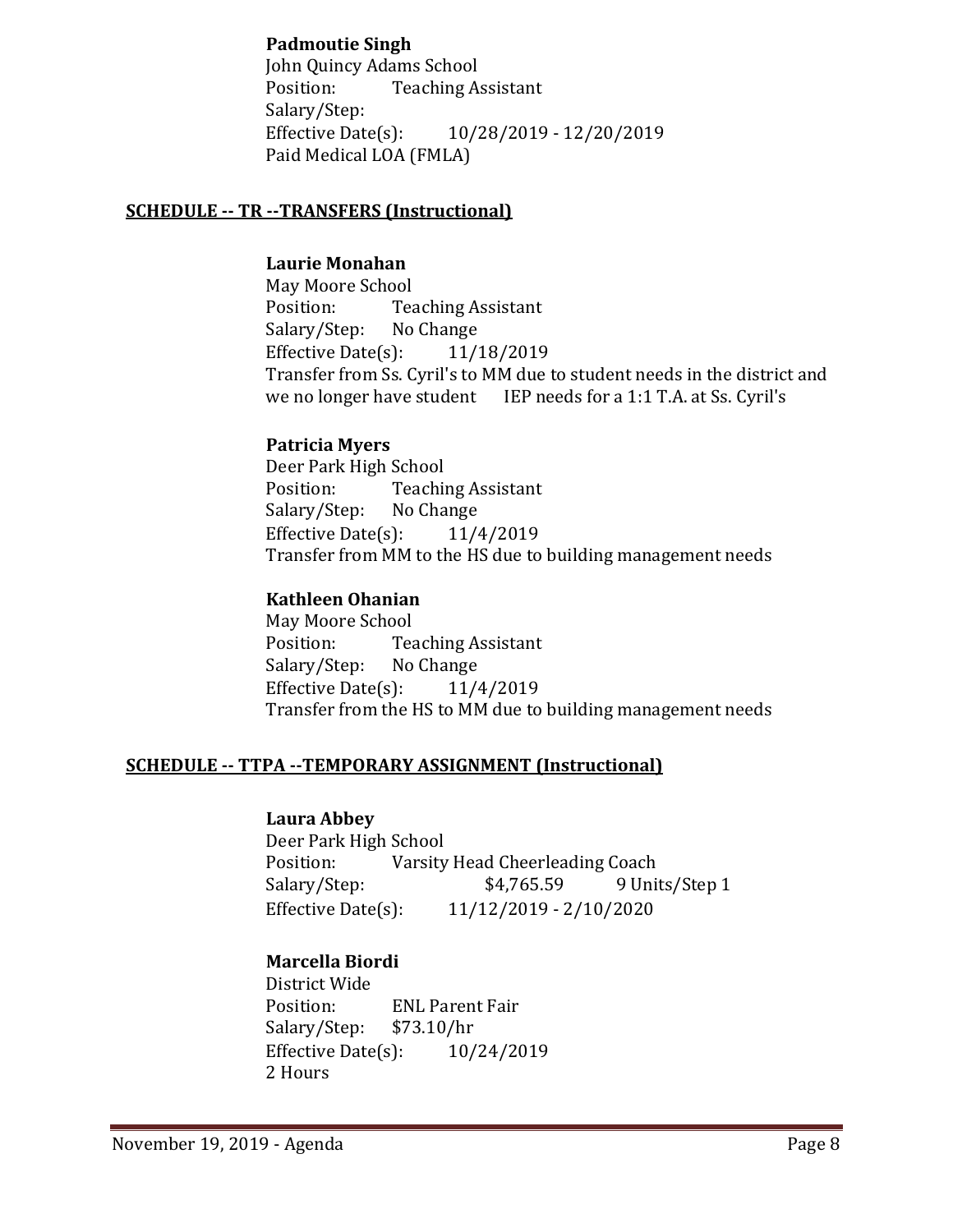## **Megan Boccard**

District Wide ENL Parent Fair<br>\$73.10/hr Salary/Step: \$73.10/hr<br>Effective Date(s): 10/24/2019 Effective Date $(s)$ : 2 Hours

# **Thomas Brouillard**

Deer Park High School<br>Position: Boys W Position: Boys Winter Track Varsity Head<br>Salary/Step: \$7,210.25 10.5 10.5 Units/Step  $5+$ Effective Date(s): 11/12/2019 - 2/10/2020

# **Danielle Calandra**

May Moore School After School Social Skills T.A.<br>\$17/hr Salary/Step: \$1<br>Effective Date(s): Effective Date(s): 9/1/2019 - 6/30/2020 Due to increased student enrollment and changes in staff for '19-'20

# **Vanessa Canavan**

District Wide ENL Parent Fair<br>\$73.10/hr Salary/Step: \$73.10/hr<br>Effective Date(s): 10/24/2019 Effective Date $(s)$ : 2 Hours

# **Jeffrey Cifelli**

Robert Frost Middle School<br>Position: 7/8th Grade Position: 7/8th Grade Head Wrestling Coach<br>Salary/Step: \$3,706.57 7 Units 7 Units/Step 2 Effective Date(s): 1/21/2020 - 2/28/2020

# **Kevin Cogan**

Robert Frost Middle School<br>Position: 7/8th Grade Position: 7/8th Grade Head Boys Basketball Coach<br>Salary/Step: \$4,806.83 7 Units/Step! Salary/Step: \$4,806.83 7 Units/Step 5+<br>Effective Date(s): 11/4/2019 - 1/14/2020 Effective Date(s): 11/4/2019 - 1/14/2020

# **Kevin Cogan**

Robert Frost Middle School<br>Position: 7/8th Grade Position: 7/8th Grade Girls Basketball Head Coach<br>Salary/Step: \$4,806.83 7 Units Step 5 Salary/Step: \$4,806.83 7 Units Step 5+<br>Effective Date(s): 1/21/2020 - 2/28/2020 Effective Date(s): 1/21/2020 - 2/28/2020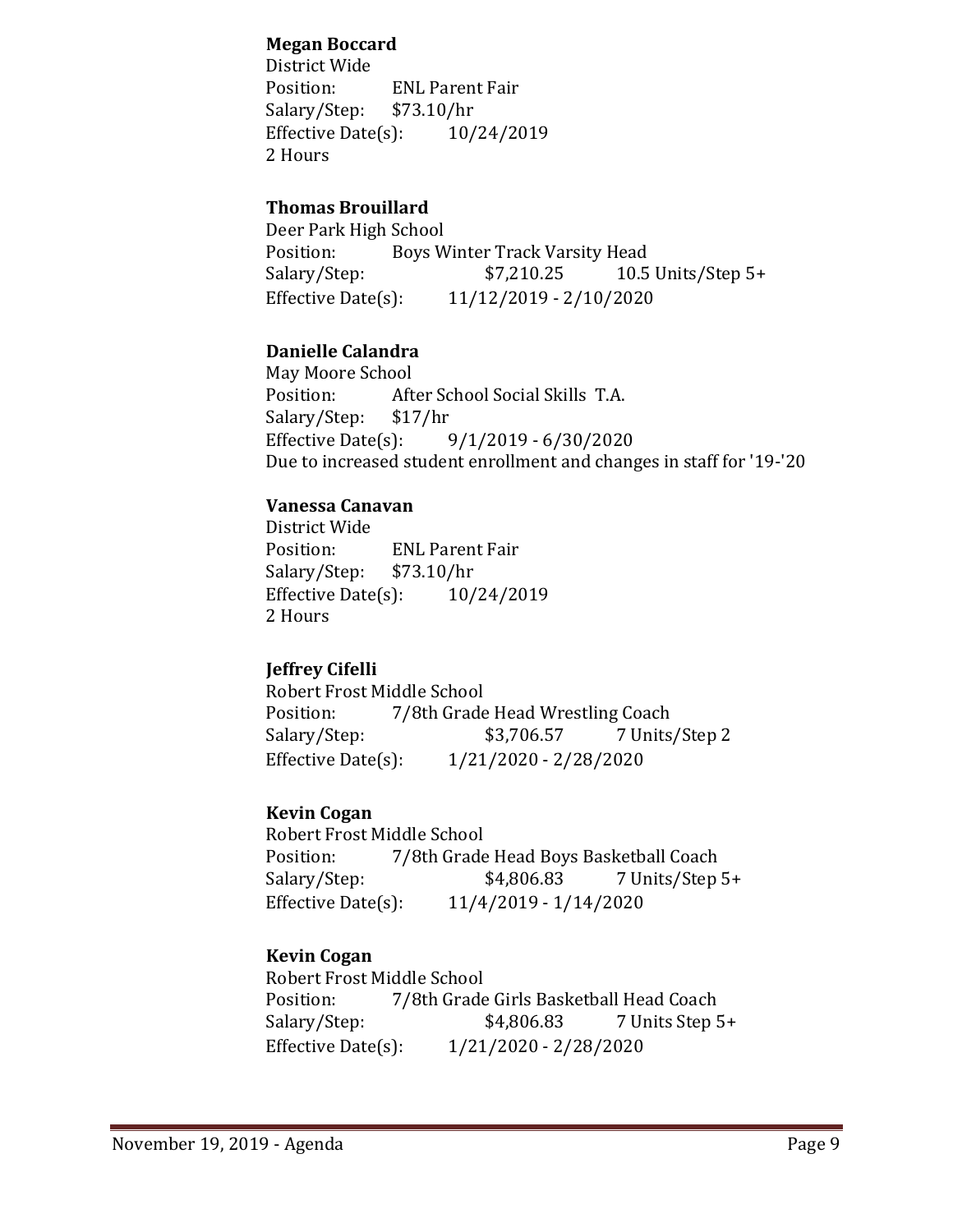# **Peter Colletti**

Robert Frost Middle School Position: 7/8th Grade Head Girls Volleyball Coach<br>Salary/Step: \$4,806.83 7 Units/Step 7 Units/Step 5+ Effective Date(s): 11/4/2019 - 1/14/2020

### **Seth Cook**

Deer Park High School<br>Position: Wrestli Position: Wrestling JV Head Coach<br>Salary/Step: \$5,836.87 8.5 Units/Step 5+ Effective Date(s): 11/12/2019 - 2/10/2020

### **Rebecca Corbin**

District Wide ENL Parent Fair<br>\$73.10/hr Salary/Step: \$73.10/hr<br>Effective Date(s): 10/24/2019 Effective Date $(s)$ : 2 Hours

### **Catherine Cullen**

Deer Park High School<br>Position: After So After School Social Skills T.A.<br>\$17/hr Salary/Step: \$1<br>Effective Date(s): Effective Date(s): 9/1/2019 - 6/30/2020

### **Keri Delargy**

Deer Park High School<br>Position: After Sq After School Social Skills T.A.<br>\$17/hr Salary/Step: \$1<br>Effective Date(s):  $9/1/2019 - 6/30/2020$ Due to increased student enrollment and changes in staff for '19-'20

#### **Kim Essig**

District Wide ENL Parent Fair<br>\$73.10/hr Salary/Step: \$73.10/hr<br>Effective Date(s): 10/24/2019 Effective Date $(s)$ : 2 Hours

#### **Danielle Finocchiaro**

District Wide ENL Parent Fair<br>\$73.10/hr Salary/Step: \$73.10/hr<br>Effective Date(s): 10/24/2019 Effective Date $(s)$ : 2 Hours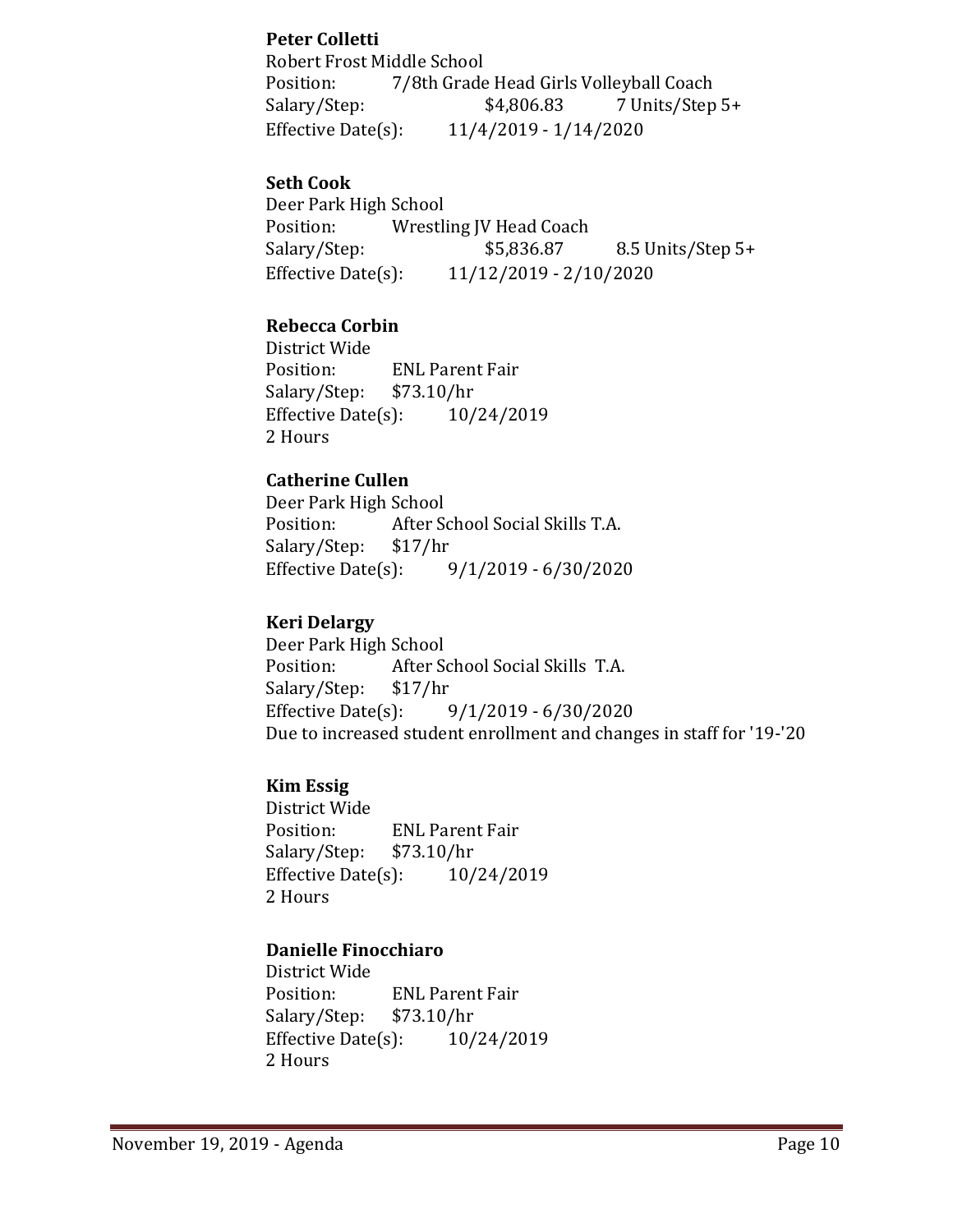### **Mario Fiore**

Deer Park High School Position: Boys Winter Track<br>Salary/Step: \$5,493.52 8 Units/Step 5+ Effective Date(s): 11/12/2019 - 2/10/2020

# **Erica Fulgenzi**

District Wide ENL Parent Fair<br>\$73.10/hr Salary/Step: \$73.10/hr<br>Effective Date(s): 10/24/2019 Effective Date $(s)$ : 2 Hours

# **Michael Gennaro**

Deer Park High School<br>Position: Girls Ba Position: Girls Basketball Varsity Head Coach<br>Salary/Step: \$8,583.63 12 Units 12 Units/Step  $5+$ Effective Date(s): 11/12/2019 - 2/10/2020

# **Christine Hafner**

Deer Park High School<br>Position: Girls Ba Position: Girls Basketball JV Head Coach<br>Salary/Step: \$5,493.52 8 U 8 Units/Step 5+ Effective Date(s): 11/12/2019 - 2/10/2020

### **David Hamil**

Deer Park High School<br>Position: Varsity Position: Varsity Wrestling Asst Coach<br>Salary/Step: \$4,236.08 8 8 Units/Step 1 Effective Date(s): 11/12/2019 - 2/10/2020

#### **Jonathan Jaszcar**

Deer Park High School<br>Position: Girls W Position: Girls Winter Track Varsity Assistant Coach<br>Salary/Step: \$4,236.08 8 Units/Step 2 Salary/Step: \$4,236.08 8 Units/Step 2<br>Effective Date(s): 11/12/2019 - 2/10/2020 Effective Date(s): 11/12/2019 - 2/10/2020

#### **Amina Kennedy**

Robert Frost Middle School<br>Position: 7/8th Grade Position: 7/8th Grade Head Cheerleading Coach<br>Salary/Step: \$3,433.45 5 Units/Ste Salary/Step: \$3,433.45 5 Units/Step 5+<br>Effective Date(s): 11/4/2019 - 1/14/2020 Effective Date(s): 11/4/2019 - 1/14/2020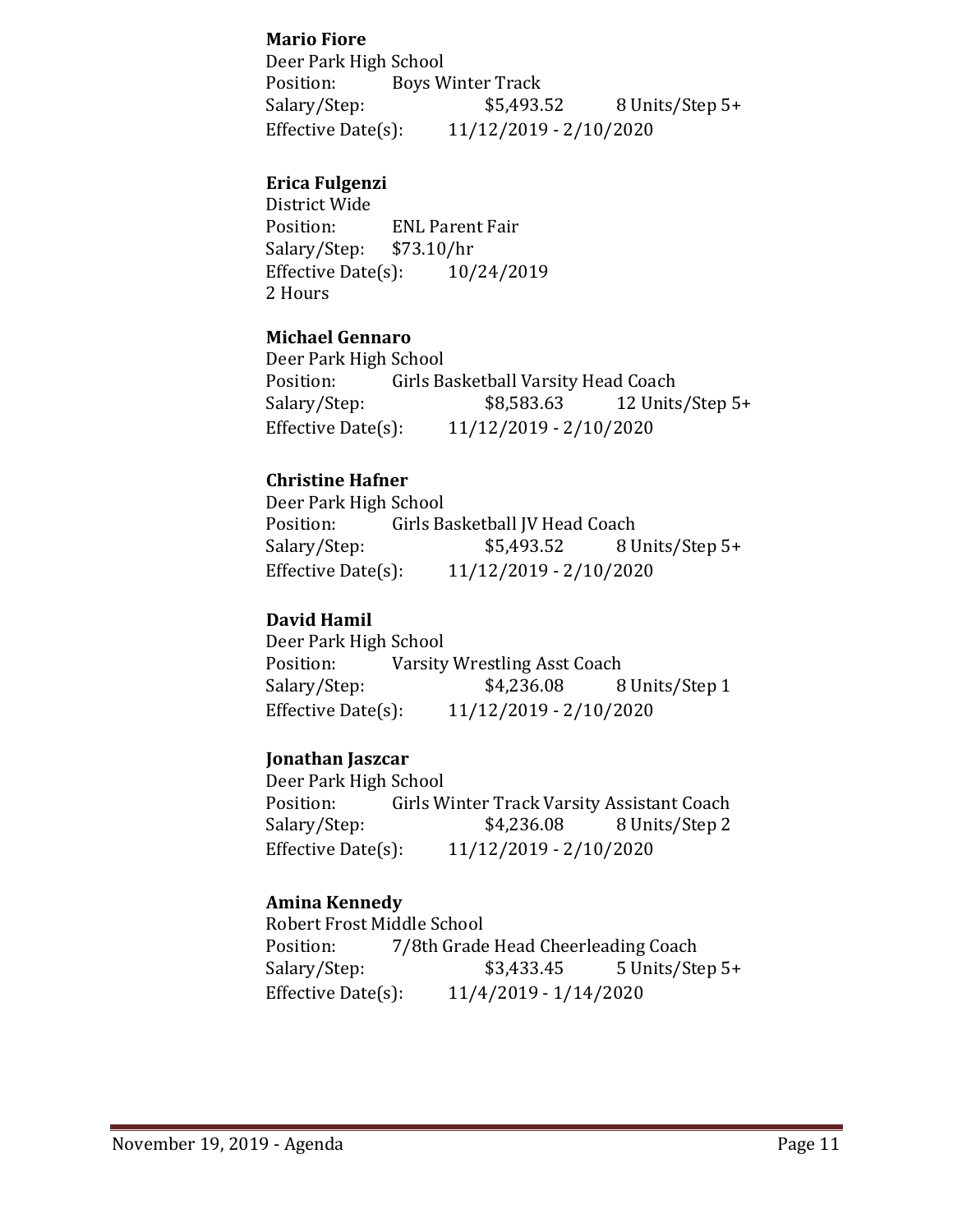## **Craig Mangio**

Deer Park High School Position: Boys Swim Varsity Head Coach<br>Salary/Step: \$7,553.59 11 11 Units/Step 5+ Effective Date(s): 11/12/2019 - 2/10/2020

## **John McCaffrey**

Deer Park High School<br>Position: Boys B Position: Boys Basketball Varsity Head Coach<br>Salary/Step: \$8,583.63 12.5 Uni 12.5 Units/Step  $5+$ Effective Date(s): 11/12/2019 - 2/10/2020

### **Kyle McCourt**

Deer Park High School<br>Position: Boys/G Position: Boys/Girls Bowling Varsity Head Coach<br>Salary/Step: \$4,806.83 7 Units/Step Salary/Step: \$4,806.83 7 Units/Step 5+<br>Effective Date(s): 11/12/2019 - 2/10/2020 Effective Date(s): 11/12/2019 - 2/10/2020

#### **Michael McLaughlin**

Deer Park High School<br>Position: Wrestli Position: Wrestling Varsity Head Coach<br>Salary/Step: \$8,240.28 12 12 Units/Step 5+ Effective Date(s): 11/12/2019 - 2/10/2020

## **Holly O'Donnell**

Deer Park High School<br>Position: Girls Ba Position: Girls Basketball Varsity Asst Coach<br>Salary/Step: \$5,493.52 8 Units Salary/Step: \$5,493.52 8 Units/Step 5+<br>Effective Date(s): 11/12/2019 - 2/10/2020 Effective Date(s): 11/12/2019 - 2/10/2020

#### **Cassandra Patterson**

Deer Park High School<br>Position: JV Head Position: JV Head Cheerleading Coach<br>Salary/Step: \$3,177.06 ( 6 Units/Step 2 Effective Date(s): 11/12/2019 - 2/10/2020

#### **John Pawelko**

Deer Park High School<br>Position: Boys Sy Position: Boys Swim Varsity Asst Coach<br>Salary/Step: \$4,236.08 81 8 Units/Step 2 Effective Date(s): 11/12/2019 - 2/10/2020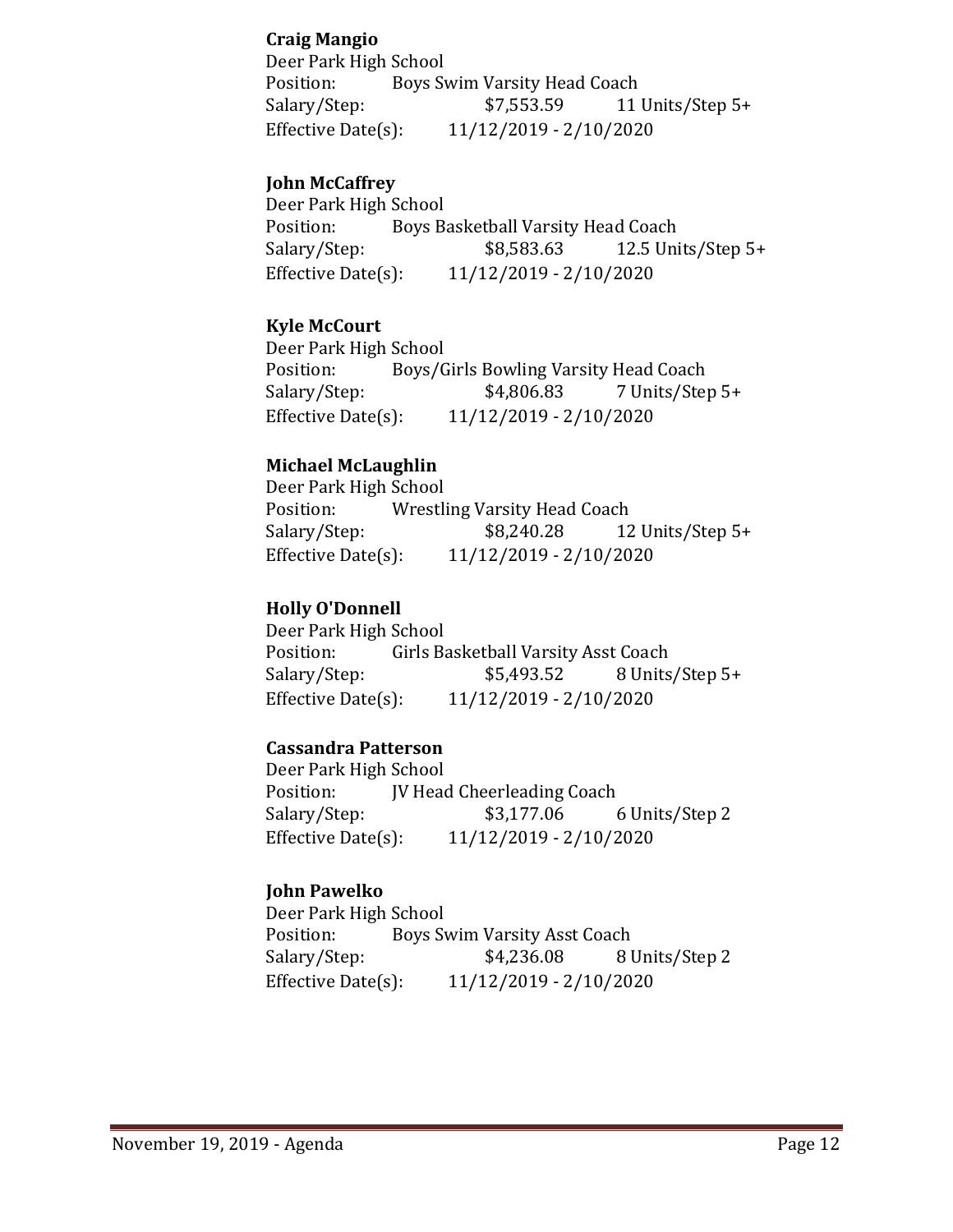### **James Petti**

Deer Park High School<br>Position: Girls W Position: Girls Winter Track Varsity Head Coach<br>Salary/Step: \$7,210.25 10.5 Units 10.5 Units/Step  $5+$ Effective Date(s): 11/12/2019 - 2/10/2020

### **Vanessa Pizzo**

District Wide ENL Parent Fair<br>\$73.10/hr Salary/Step: \$73.10/hr<br>Effective Date(s): 10/24/2019 Effective Date $(s)$ : 2 Hours

#### **John Tampori**

Deer Park High School<br>Position: Boys B Position: Boys Basketball Varsity Asst Coach<br>Salary/Step: \$5,493.52 8 Units 8 Units/Step 5+ Effective Date(s): 11/12/2019 - 2/10/2020

#### **Kevin Whitaker**

Deer Park High School<br>Position: Boys B Position: Boys Basketball JV Head Coach<br>Salary/Step: \$4,236.08 8 U 8 Units/Step 3 Effective Date(s): 11/12/2019 - 2/10/2020

# **SCHEDULE 19/BP-817 – SCHEDULES OF BILLS PAYABLE**

| General*               | #19         | 11/30/2019 |
|------------------------|-------------|------------|
| Federal*               | #7          | 11/30/2019 |
| Capital*               | #8          | 11/30/2019 |
| School Lunch*          | #6          | 11/30/2019 |
| Trust & Agency*        | #3          | 9/30/2019  |
|                        | Daily Check |            |
| <b>WORKERS' COMP.*</b> | Register    | 10/21/2019 |
|                        | Daily Check |            |
| <b>WORKERS' COMP.*</b> | Register    | 10/22/2019 |
|                        | Daily Check |            |
| <b>WORKERS' COMP.*</b> | Register    | 10/22/2019 |
|                        | Daily Check |            |
| <b>WORKERS' COMP.*</b> | Register    | 10/25/2019 |
|                        | Daily Check |            |
| <b>WORKERS' COMP.*</b> | Register    | 10/28/2019 |
|                        | Daily Check |            |
| <b>WORKERS' COMP.*</b> | Register    | 10/29/2019 |
| General                | # 16        | 10/31/2019 |
| General                | # 21        | 11/30/2019 |
|                        |             |            |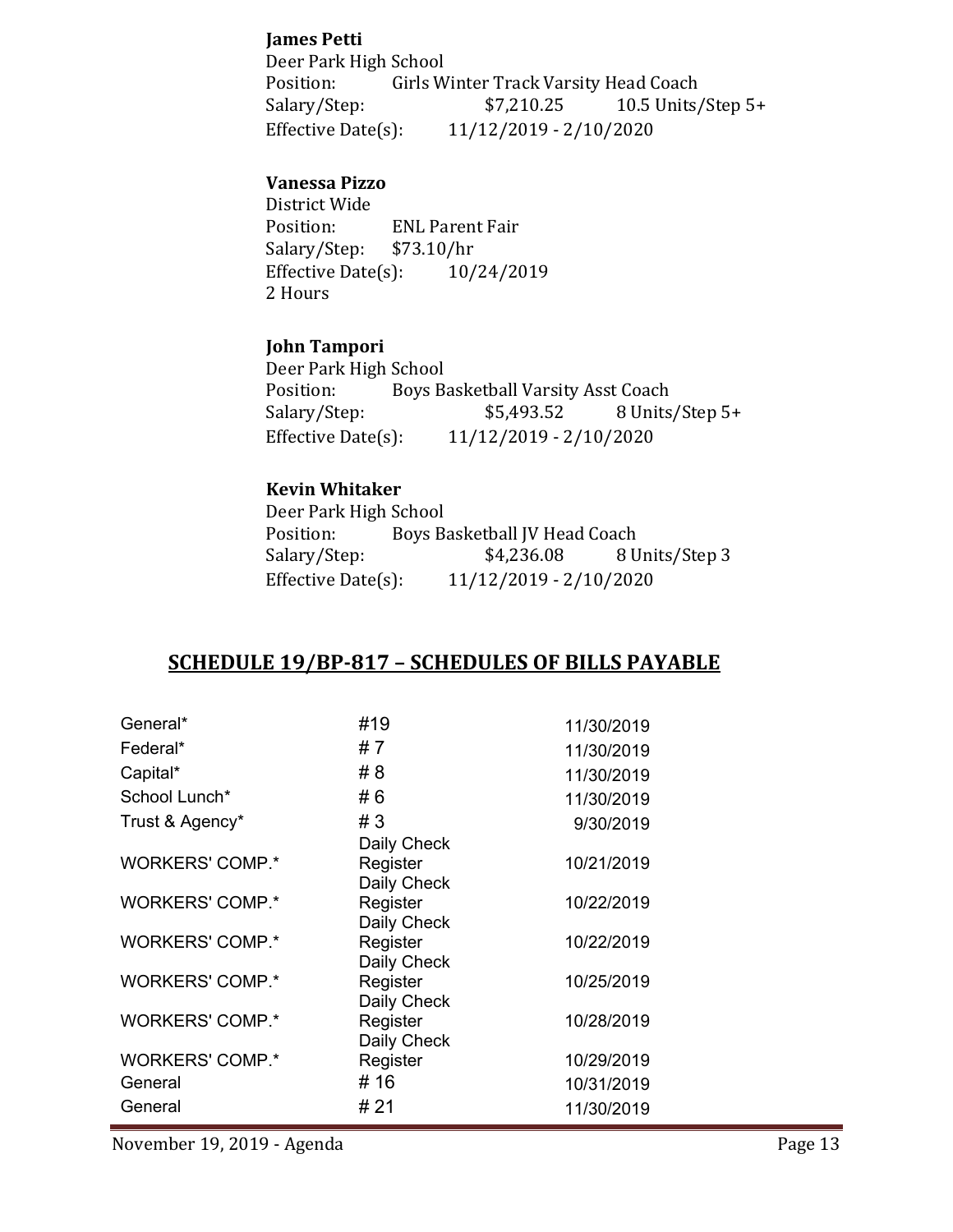| Federal               | #8                                     | 11/30/2019 |
|-----------------------|----------------------------------------|------------|
| Capital               | #9                                     | 11/30/2019 |
| School Lunch          | #7                                     | 11/30/2019 |
| Trust & Agency        | #4                                     | 10/31/2019 |
| <b>WORKERS' COMP.</b> | Daily Check<br>Register<br>Daily Check | 10/31/2019 |
| <b>WORKERS' COMP.</b> | Register<br>Daily Check                | 11/6/2019  |
| <b>WORKERS' COMP.</b> | Register<br>Daily Check                | 11/7/2019  |
| <b>WORKERS' COMP.</b> | Register                               | 11/7/2019  |

# **SCHEDULE D – BID AWARDS**

#### *Bids for Bid # BDP19-024 Pupil Transportation To and From Nassau BOCES were received and opened at 11:00 AM on November 7, 2019.*

Bids were advertised in Newsday. Forms and specifications were processed in accordance with Section 103 of the General Municipal Law and bids were solicited on the Empire State Purchasing Group website at [www.EmpireStateBidSystem.com.](http://www.empirestatebidsystem.com/)

Bids were received from the following vendor:

| Suffolk Transportation Service, Inc. | $1st$ Pupil: | \$1240.00 |
|--------------------------------------|--------------|-----------|
|                                      | Add'l Pupil: | \$675.00  |
|                                      | Per Van:     | \$6800.00 |
|                                      | $D/A$ :      | \$2600.00 |
|                                      | W/C Van:     | \$6800.00 |
|                                      |              |           |

Present at bid opening: Lauren von Ende, Purchasing Agent and Margaret Jacobs, Recorder. Vendor present: Al Morgan, Suffolk Transportation Service, Inc.

It is recommended that the bid be awarded to the following vendor as the lowest responsible bidder meeting specifications:

| $1st$ Pupil: | \$1240.00 |
|--------------|-----------|
| Add'l Pupil: | \$675.00  |
| Per Van:     | \$6800.00 |
| $D/A$ :      | \$2600.00 |
| W/C Van:     | \$6800.00 |
|              |           |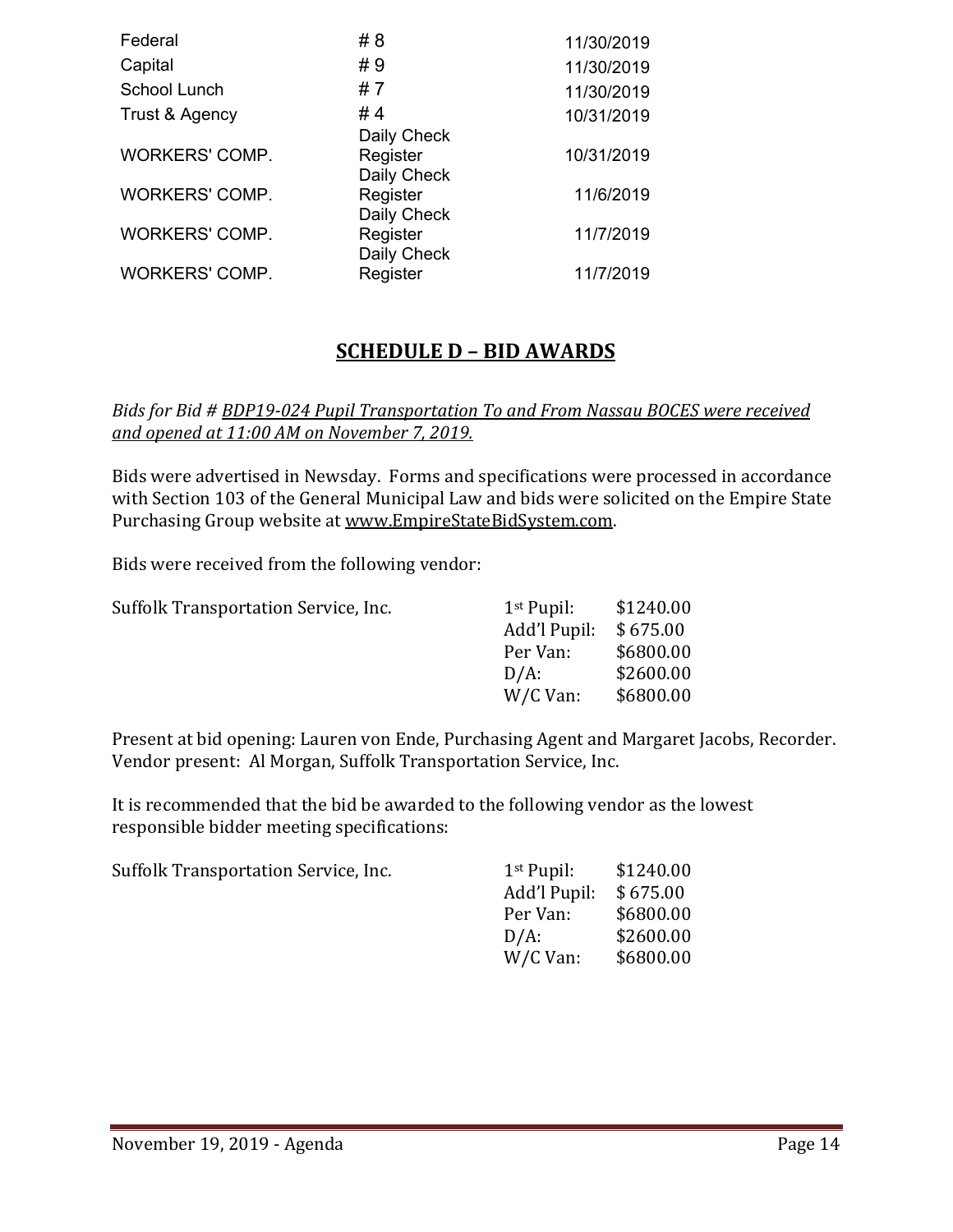### *Bids for Bid # BDP19-025 Pupil Transportation To and From Our Lady of Providence were received and opened at 11:00 AM on November 7, 2019.*

Bids were advertised in Newsday. Forms and specifications were processed in accordance with Section 103 of the General Municipal Law and bids were solicited on the Empire State Purchasing Group website at [www.EmpireStateBidSystem.com.](http://www.empirestatebidsystem.com/)

Bids were received from the following vendor:

| $1st$ Pupil: | \$1240.00 |
|--------------|-----------|
| Add'l Pupil: | \$675.00  |
| Per Van:     | \$6800.00 |
| $D/A$ :      | \$2600.00 |
| W/C Van:     | \$6800.00 |
|              |           |

Present at bid opening: Lauren von Ende, Purchasing Agent and Margaret Jacobs, Recorder. Vendor present: Al Morgan, Suffolk Transportation Service, Inc.

It is recommended that the bid be awarded to the following vendor as the lowest responsible bidder meeting specifications:

| Suffolk Transportation Service, Inc. | $1st$ Pupil: | \$1240.00 |
|--------------------------------------|--------------|-----------|
|                                      | Add'l Pupil: | \$675.00  |
|                                      | Per Van:     | \$6800.00 |
|                                      | $D/A$ :      | \$2600.00 |
|                                      | W/C Van:     | \$6800.00 |
|                                      |              |           |

# **SCHEDULE 19-E- 438 - EXPLANATION OF BUDGETARY TRANSFERS** #T11 & T12

# **SCHEDULE 19-F-366 – CONTRACT REPORT**

# **SCHEDULE 11-H-19 – HOME TEACHING (regular & S/E)**  (confidential)

# **SCHEDULE 11-S-19 – SPECIAL TRANSPORTATION**  (confidential)

# **SCHEDULE 11-SE-19 - COMMITTEE RECOMMENDATIONS** (confidential)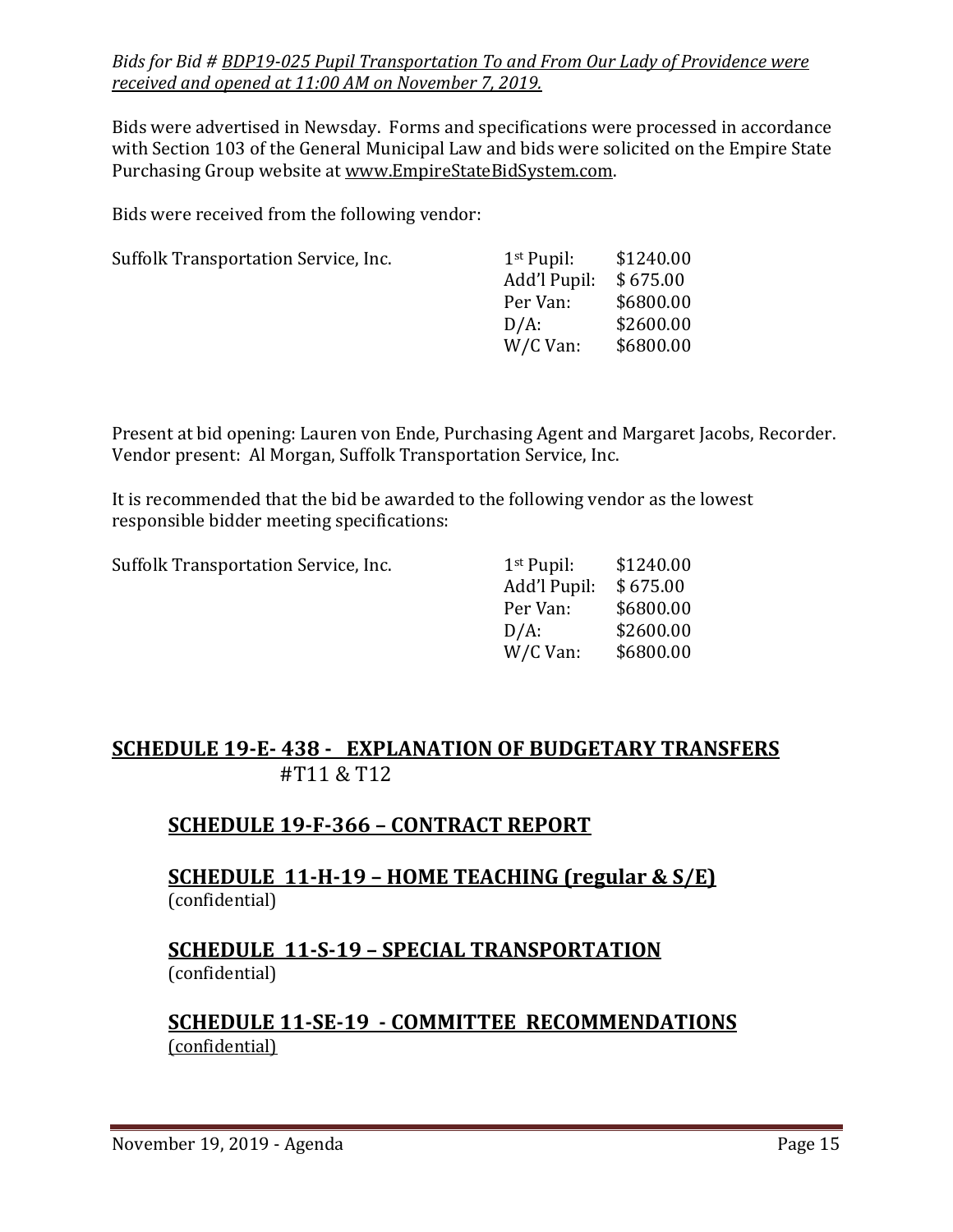# VII. **RECEIPT OF SCHEDULES**

*Recommend that the Board of Education approve the following receipt of schedules collectively:*

# **SCHEDULE 19-A-485 – TREASURERS REPORT**

| Statement of Revenues - | <b>General Fund</b><br>Capital Fund<br>School Lunch Fund<br><b>Federal Fund</b> | October<br>October<br>October<br>October |
|-------------------------|---------------------------------------------------------------------------------|------------------------------------------|
| Treasurer's Report      | July/October                                                                    |                                          |
| Cash Flow               | July/October                                                                    |                                          |

# **SCHEDULE 19-B-812 - APPROPRIATION BUDGET STATUS REPORT**

| Appropriation Budget Status Fund       | <b>General Fund -</b><br>Capital Fund -<br>School Lunch Fund -<br>Federal Fund -                                                                                                            | October<br>October<br>October<br>October |
|----------------------------------------|---------------------------------------------------------------------------------------------------------------------------------------------------------------------------------------------|------------------------------------------|
| Extra Classroom Activities<br>Fund     | Robert Frost -                                                                                                                                                                              | October                                  |
| <b>Trial Balance</b><br>July - October | General<br>Workers Comp. & Unemployment<br>Federal<br>Capital<br>Capital Energy Cons. Project<br>Trust & Agency<br><b>Private Purpose Trust</b><br><b>Flexible Benefits</b><br>School Lunch |                                          |